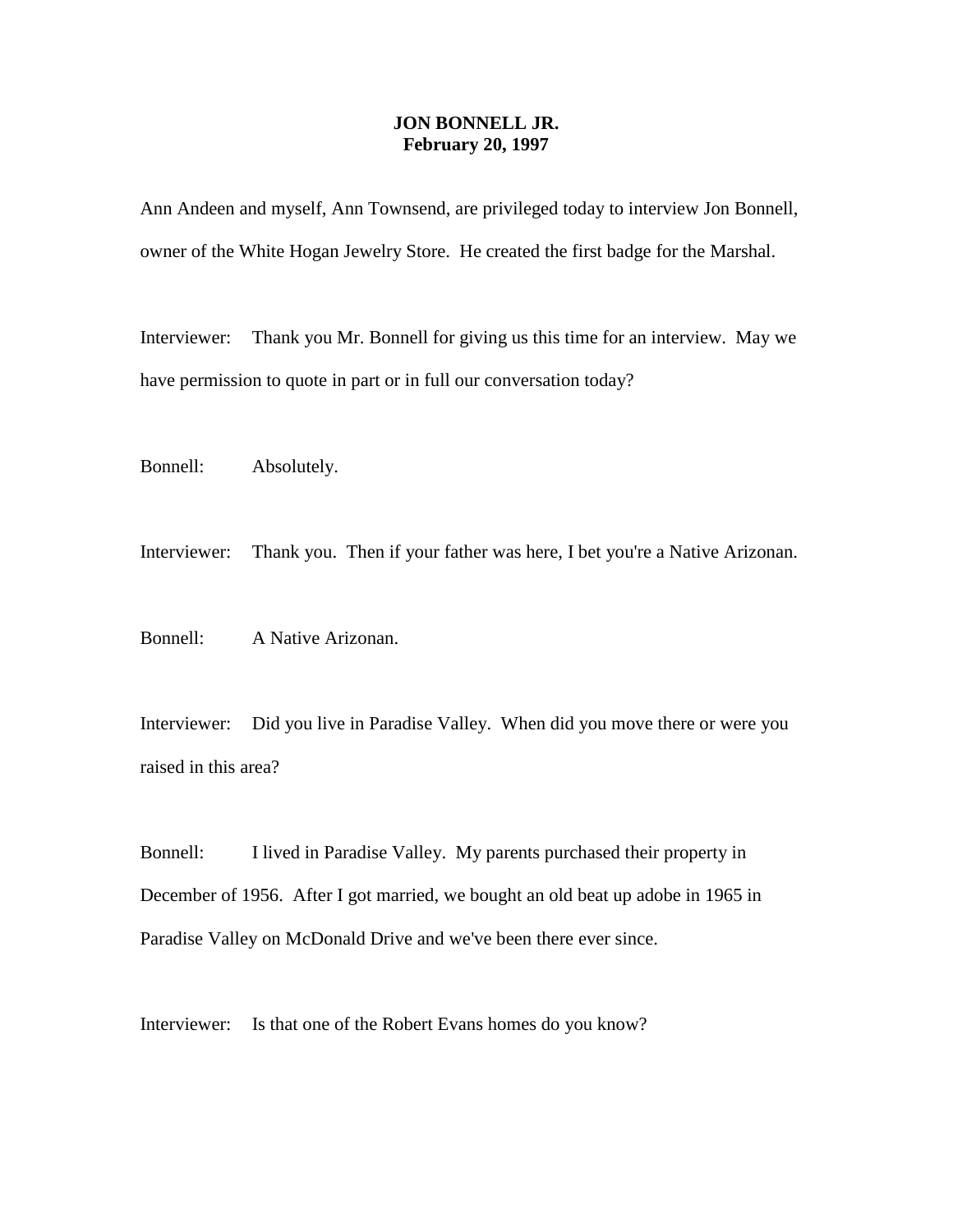Bonnell: No, our house was built before 1900. It was the irrigator's house for all of the citrus groves on the south side of McDonald Drive, between Kiva School and Scottsdale Road, from McDonald Drive to Chaparral. The owner of the property at the time owned an adobe house which is now buried up in a subdivision of what would be the extension of 68th Street between McDonald Drive and Jackrabbit. It was at one time owned by the Rivertons, but they didn't have the orchard at the time, somebody else did. We had to pay an extra quarter of a percentage because our house had been built before 1900 and they couldn't track it down.

Interviewer: Have you done any renovations?

Bonnell: Yes. The house looks the same from the street but it is twice as big as it was and nobody would ever recognize the house once they walk in it. The original part of the house still looks the same as it did when we bought it. Hardwood floors, adobe walls, plaster. The part we added, we duplicated so you can't tell what's new and what's old.

Interviewer: Our Committee is also interested in historical architecture, which is why I asked you.

Bonnell: This is old, I don't know if it's historic. My parent's house was built by George Ellis. Helen Marston, the first Town Clerk, was our next door neighbor in those days. George built her house, too. That was built in 1946. It is still up there, in fact, I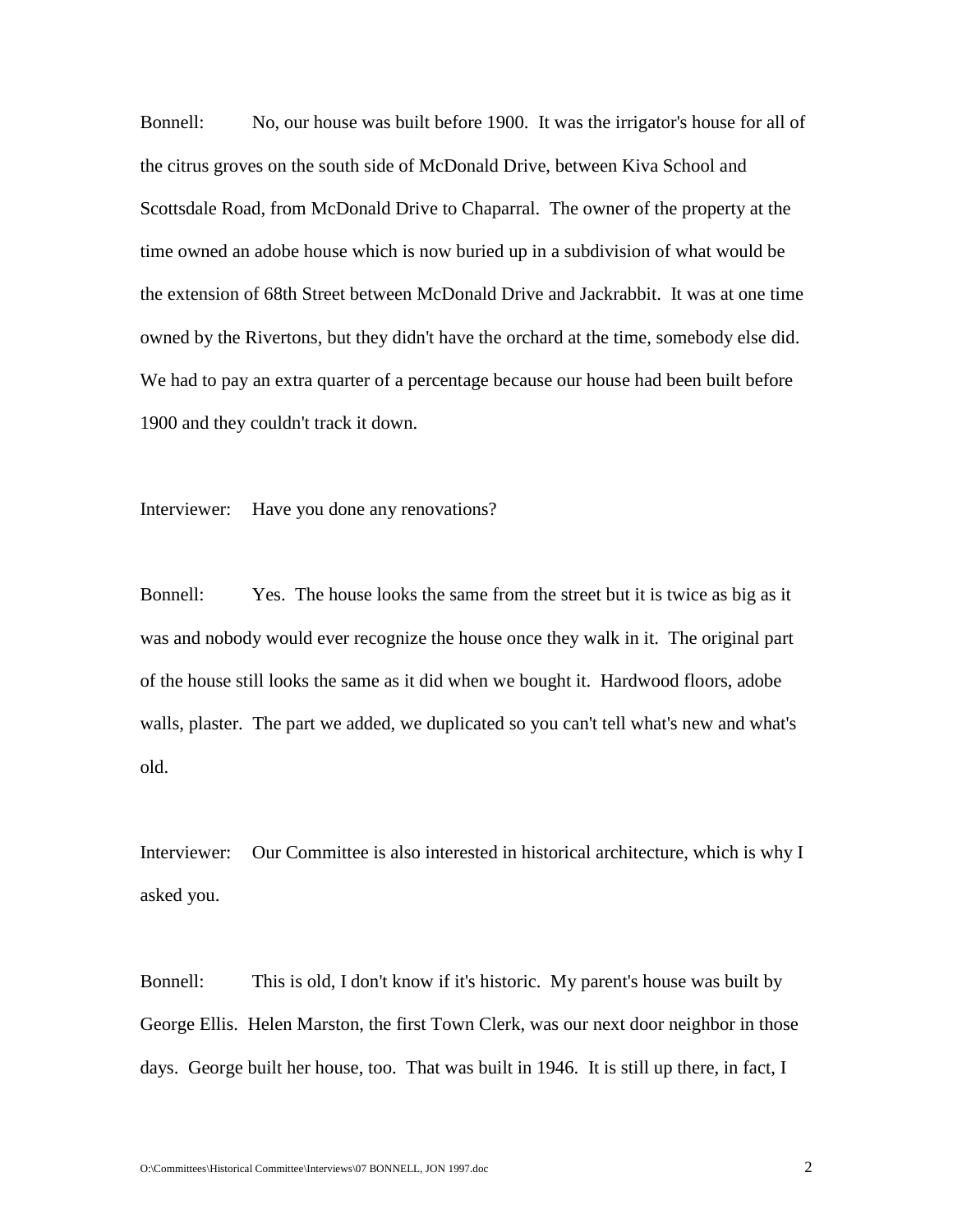think the Lincoln Family Trust owns that property now. My mother sold that property after my father died.

Interviewer: Where is that located, Jon?

Bonnell: Five and a half acres at the end of Quail Run Road. I think it's still in the Lincoln Family Trust.

Interviewer: Tell us some of the major changes you've seen in the Town of Paradise Valley.

Bonnell: I think the reason that we incorporated that has been lost. The fact that Phoenix was trying to the east and Scottsdale was trying to expand to the west and the north, and we didn't want little winky-dink subdivisions. Most of the people that were involved when the Town was formed lived on at least one acre, most of them lived on two and a half acres to five-acre parcels. There were some larger, but more of them were in that neighborhood. They just didn't want to be subject to regular run of the mill subdivisions around them. That was the main reason we incorporated -- to limit the houses to one house per acre. So if you had 10 acres of land, you could build eight houses on the 10 acres. Unfortunately, since the big developers came in, we maybe lost sight of that a little bit. The other change is walls everywhere. I just abhor the walls. I think it was the worst mistake. When I was Chairman of the Planning and Zoning Commission, people started insisting that we allow the first walled subdivision, which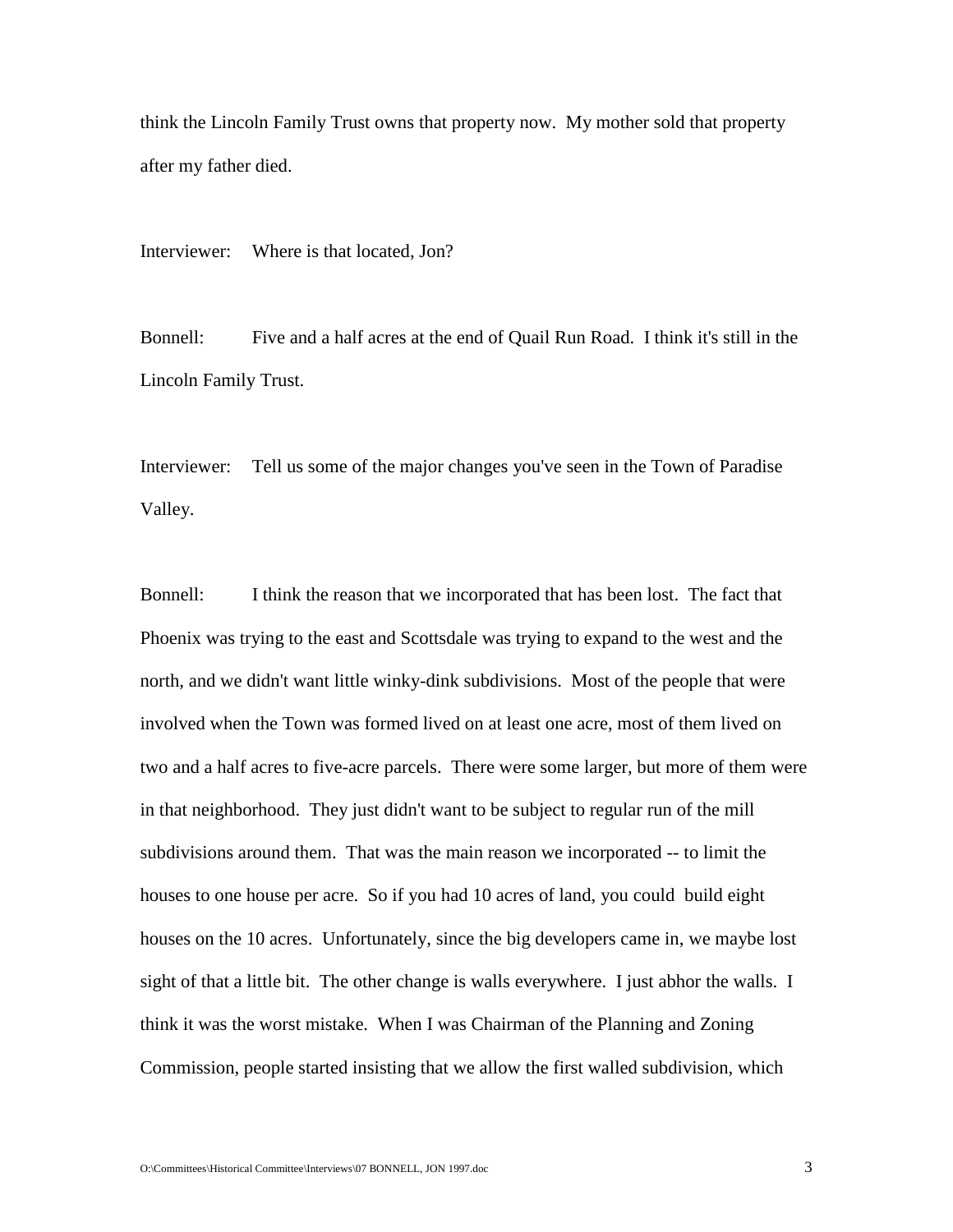was Camelback Country Club Estates. They put the wall around Invergordon and Mockingbird. I think that was the biggest mistake and I rue the day that we ever allowed that to happen. I don't think that is right and wish we hadn't done it because now everybody is doing it, the latest being the one that wants to put a guard gate up. I think that's wrong. I'm not there so there isn't much I can do about it.

Interviewer: Did you know and or work with Raymond Mitchell? Have you kept up with him? Do you know where he is?

Bonnell: Sure, Ray Mitchell, I went to school with his son. Ray Mitchell is dead. His son, Jim, lives in northern California someplace and his daughter lives here in Phoenix. She is a librarian at Paradise Valley High School, maybe, or some other school.

Interviewer: In reading through the history of Paradise Valley in the big books, he was known as "Mr. Paradise Valley." (I don't know why.) According to the articles, they indicated that he worked very hard and he was on the Maricopa County P&Z (so was my Dad), and that's when he got wind that they wanted to look into expanding the borders of Phoenix. Scottsdale was looking at this area for expansion too.

Bonnell: They lived on the north of the corner of McDonald Drive and Casa Blanca Road. I think the Firestones own that house now. They lived in a two-story adobe house there before he went to the South Seas when he was Governor of something down there.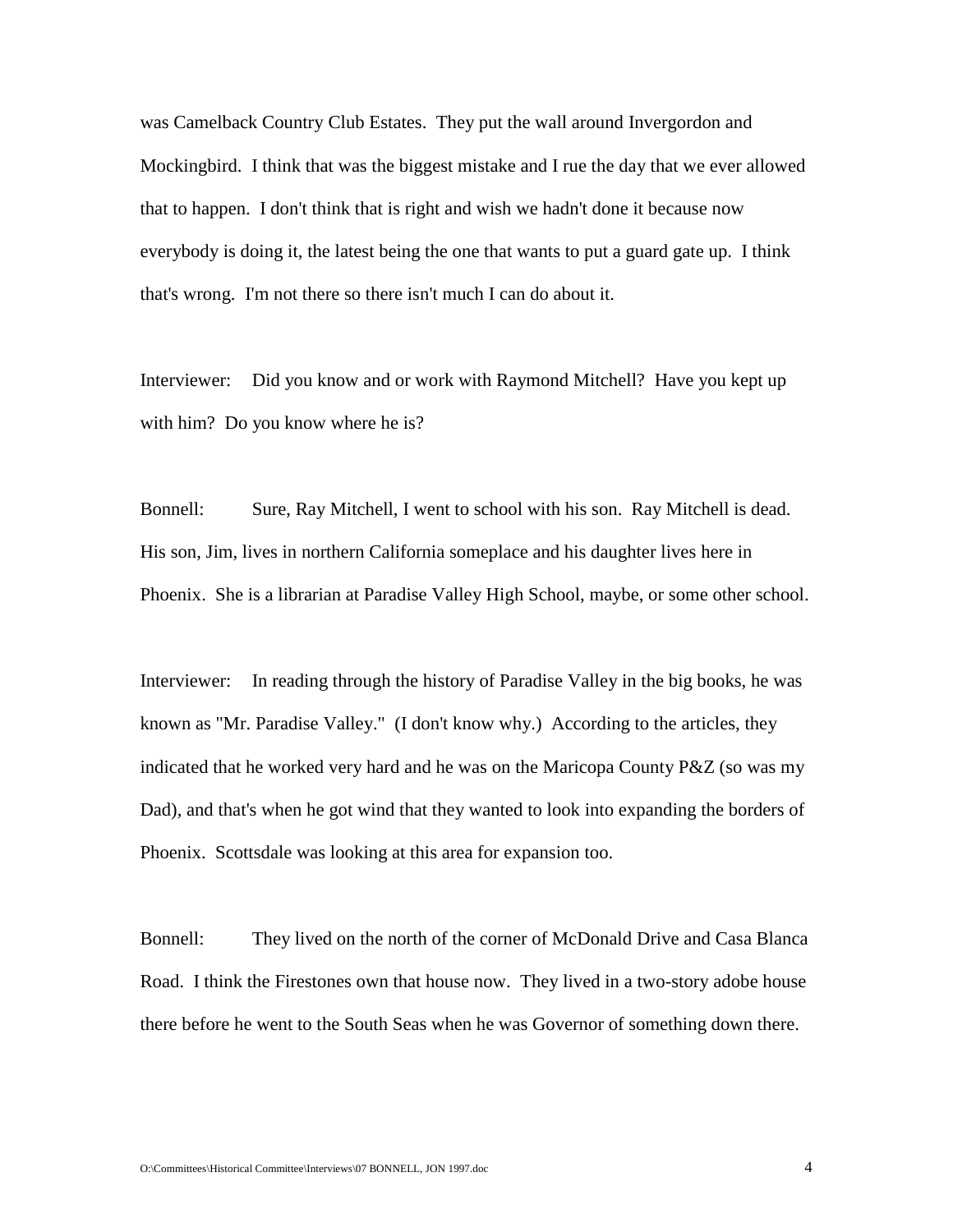Then they moved to the San Juan Islands when he retired. Ray and his wife are both dead now.

Interviewer: Were you or your father on the Paradise Valley Improvement Board? (I don't know what that was). There seems to be a group of Paradise Valley residents prior to the incorporation that Raymond Mitchell went to say, "Hey, we've got to incorporate if we want to get what we want."

Bonnell: My Dad might have been, I wasn't. I didn't know about that one. He was on the Maricopa County Planning and Zoning Commission. Then when the Town was incorporated, he resigned to become Chairman of the Paradise Valley Planning and Zoning. I didn't go on the Planning and Zoning until the '70's. My Dad was already dead, in fact, by then. No, he might have still been alive when I went on Planning and Zoning.

Interviewer: You were on the Council for two years.

Bonnell: Yes, I was on the Council. Barbara vonAmmon and I used to fight like cats and dogs over the development of Lincoln Drive. I think that was a 5-2 vote, in favor of doing what they did. I don't remember who the other dissenting vote was.

Interviewer: Then there was a recall.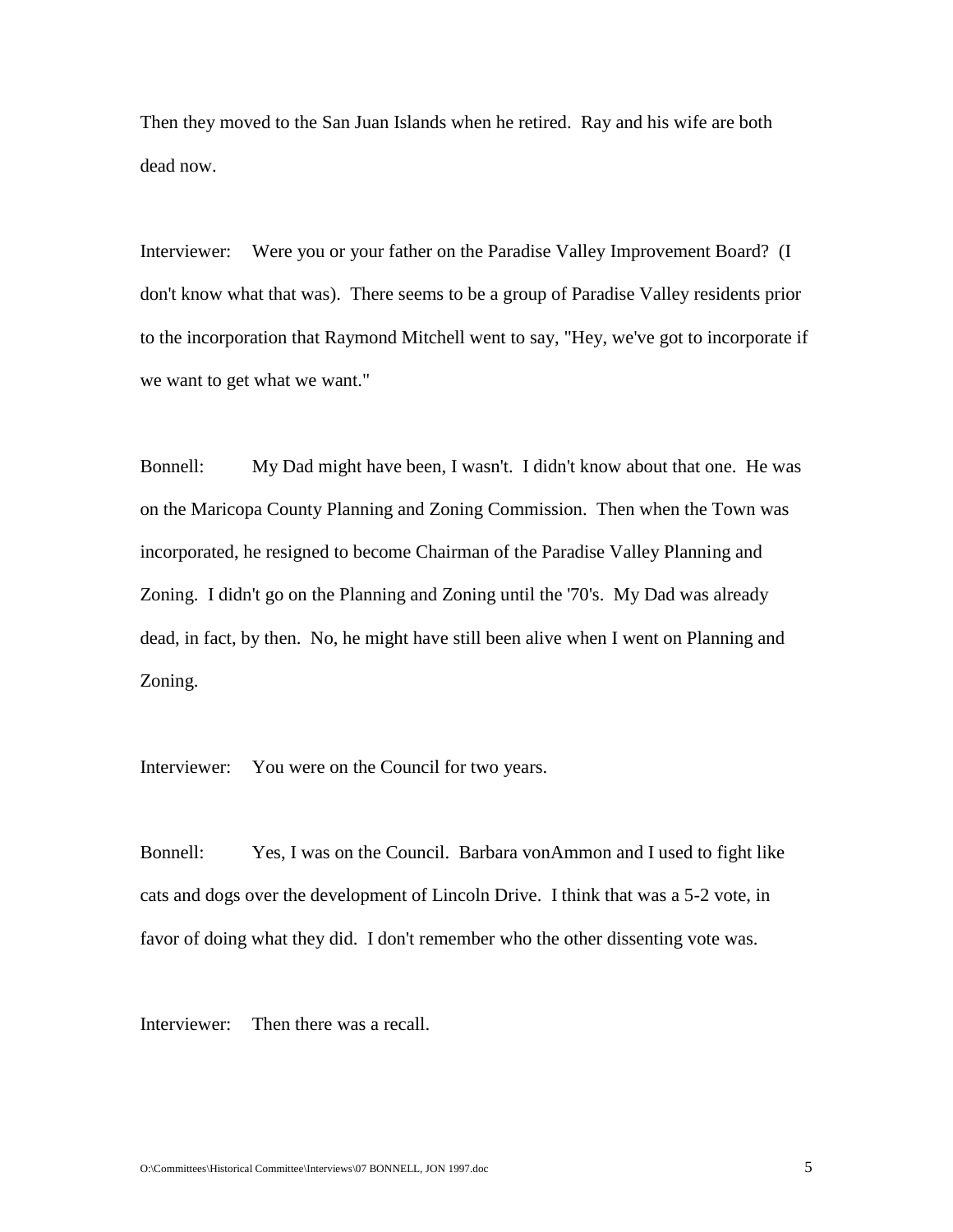Bonnell: I wasn't part of that. In fact, I was already gone when that happened.

Interviewer: Do you recall any other people besides your father that made contributions to the growth to the Town?

Bonnell: Jack Huntress, I think he's still alive. The first Mayor was Pat Downey. (Is he still living?) I think Pat is still alive but I don't think he lives here in the Valley. There's someone who lives at the corner of Jackrabbit and Casa Blanca, it starts with an "A." He was one of the first Councilmen. Helen Marston, of course. I knew Helen as well as a kid could because I was a snotty nosed 22-year-old and her husband, Jack had already died. Helen was the first Town Clerk and the Town Hall was our guesthouse up there on Quail Run. The original Town Hall was our guest house at the end of Quail Run. I think that little house is still there. I haven't been up there for a while. I would presume that the little guest house is still there. Helen lived next door on a parcel to the north of us. She used to walk from her house to the Town Hall, and then I would walk her home at night because she didn't like to be out after dark.

Interviewer: I understand she had a great fear.

Bonnell: Oh yes, she was real careful about going around at night. I guess the Town Hall was our house for about three or four years. Then I think they rented that place where Lou Davis used to have his art studio. Matilda, his wife, had her dance studio there, which would be south of where the Town Hall is now on Malcomb. It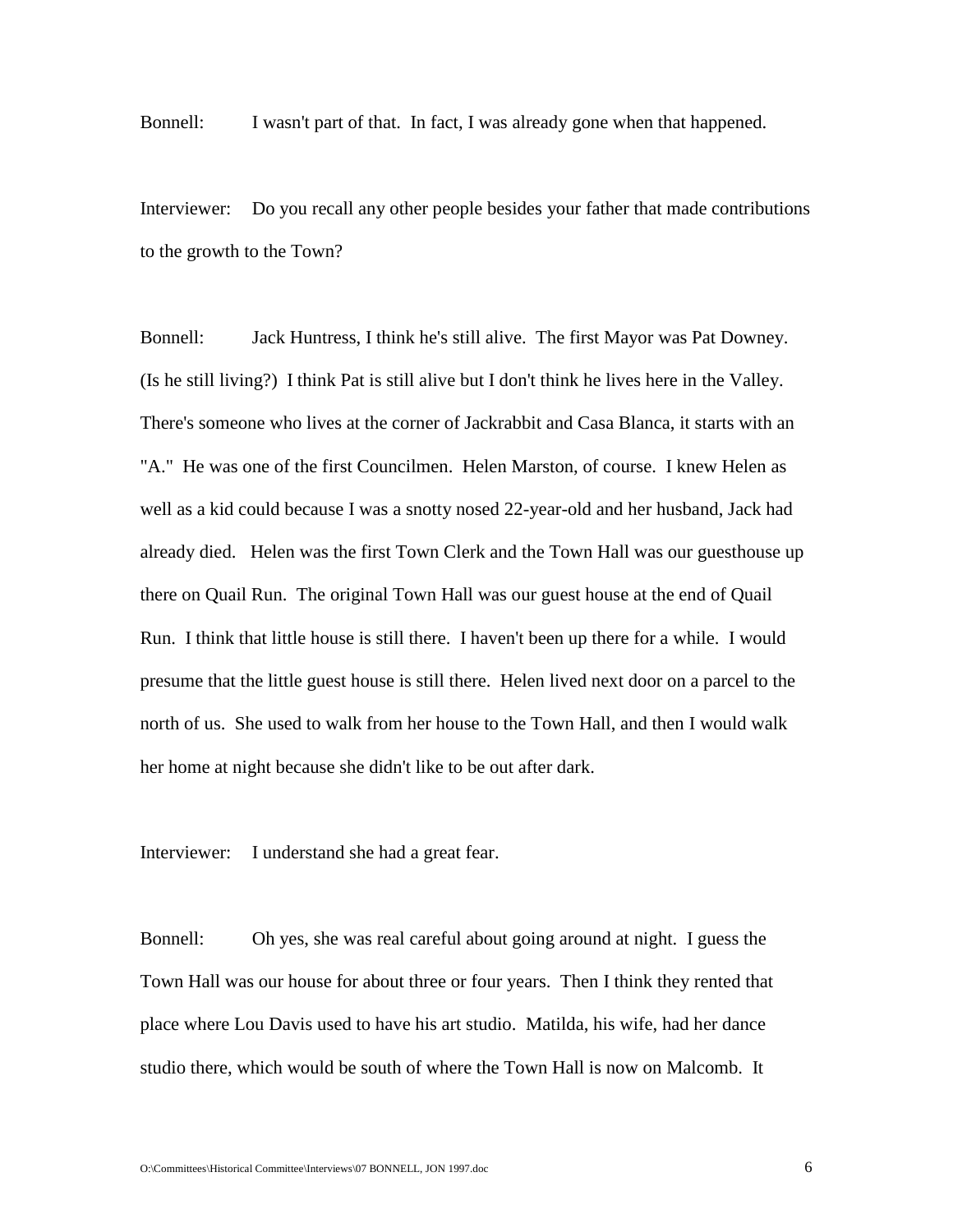became Clyde Alexander Refrigeration. That building was the original Town Hall after they moved out of our guest house.

Interviewer: Probably the guest house is still in existence.

Bonnell: As far as I know, it is still there. You could take a picture of it.

Interviewer: Agnese Udinotti is looking on the early architecture.

Bonnell: I know the house and I presume the guest house is still standing. It was being used by somebody who lived there two or three years ago. (At the end of Quail Run?) Yes, you go north off McDonald Drive to Quail Run and then you go through the gates and the guest house is on the south edge of the property right next to the fence line.

Interviewer: Even though there have been some big changes, since you're still in Paradise Valley, there is something that you like about it.

Bonnell: I like my house. There's not a whole lot about the Town that I like. It has just changed too much.

Interviewer: Because of the growth and walls?

Bonnell: Yes, the walls, the growth, the traffic, and the attitude.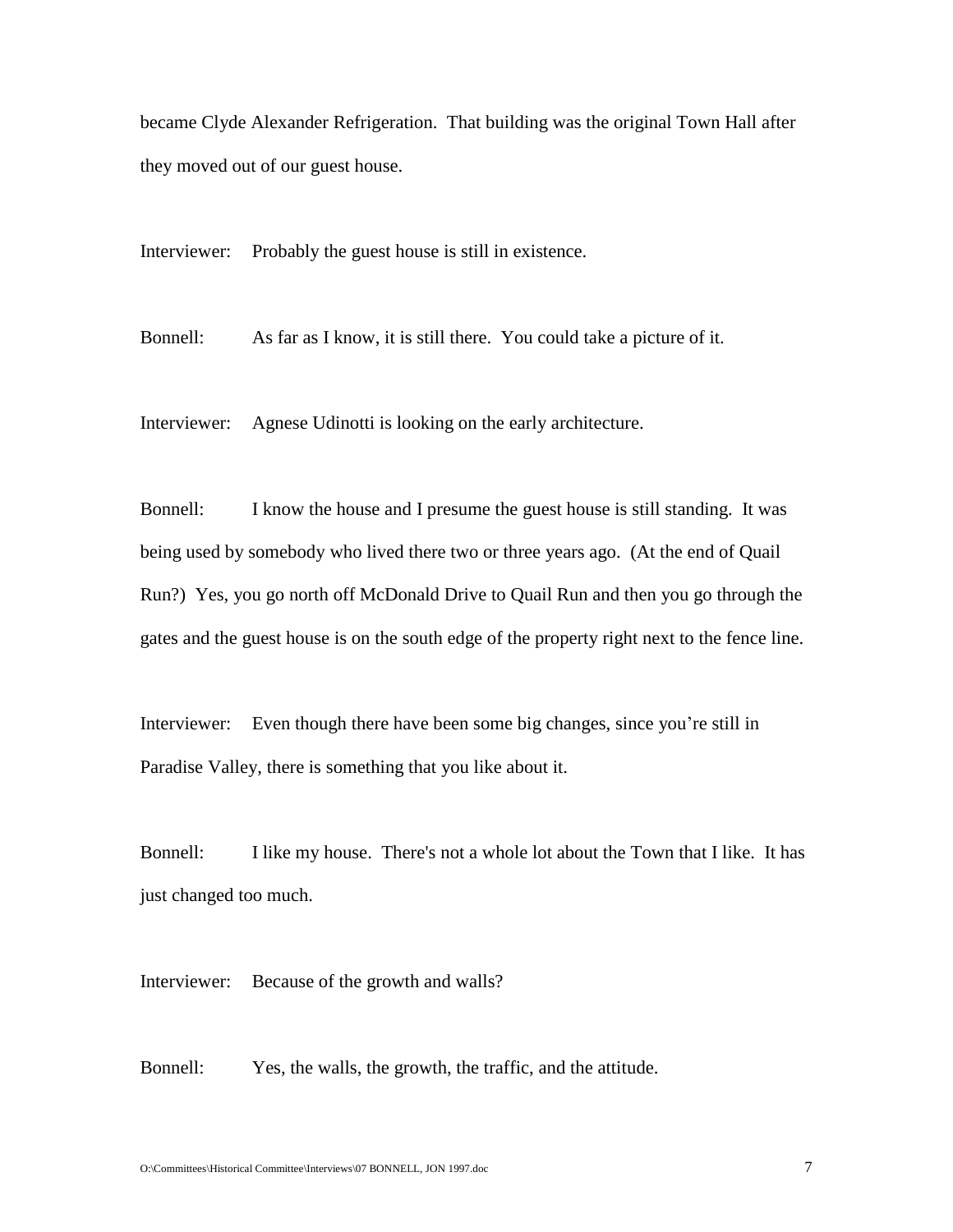Interviewer: If you could be a philosopher and leave a message to the people of Paradise Valley today and tomorrow, what would you say?

Bonnell: For the next Paradise Valley, I would never allow six foot walls. I would encourage no fences, other than making a three or four foot fence to keep the dogs in.

Interviewer: What about fences for the pools?

Bonnell: Swimming pools have to be fenced. I'm talking about the six foot walls where you can't even see your neighbors. If you want to talk to your neighbor, you have to climb up on a stool. I don't think that's right. At my house, the guy that lives on the east side of me build a six foot cement block wall. He build it on his property, there is nothing I can do about it. But the rest of my property is just fenced with oleanders and chain link for the dog run. That's part of living with other people is having to put up with what they want. The Town when we first started, we were pretty arrogant people. It was do our way, or go somewhere else. It is not our problem if you paid \$50,000 for an acre of land and we won't let you build what you want to build. That's your problem. I guess I'm still kind of arrogant about that. When developers came in to Planning and Zoning, we couldn't say, "You can't do something." Quite frankly, they are paying interest money on their loan and we weren't. If you want to do it our way, fine, if you don't want to do it our way, take us to court if you want to. Some of them tried. Very few people ever won. One of the things we never allowed was gate houses for several reasons. One was public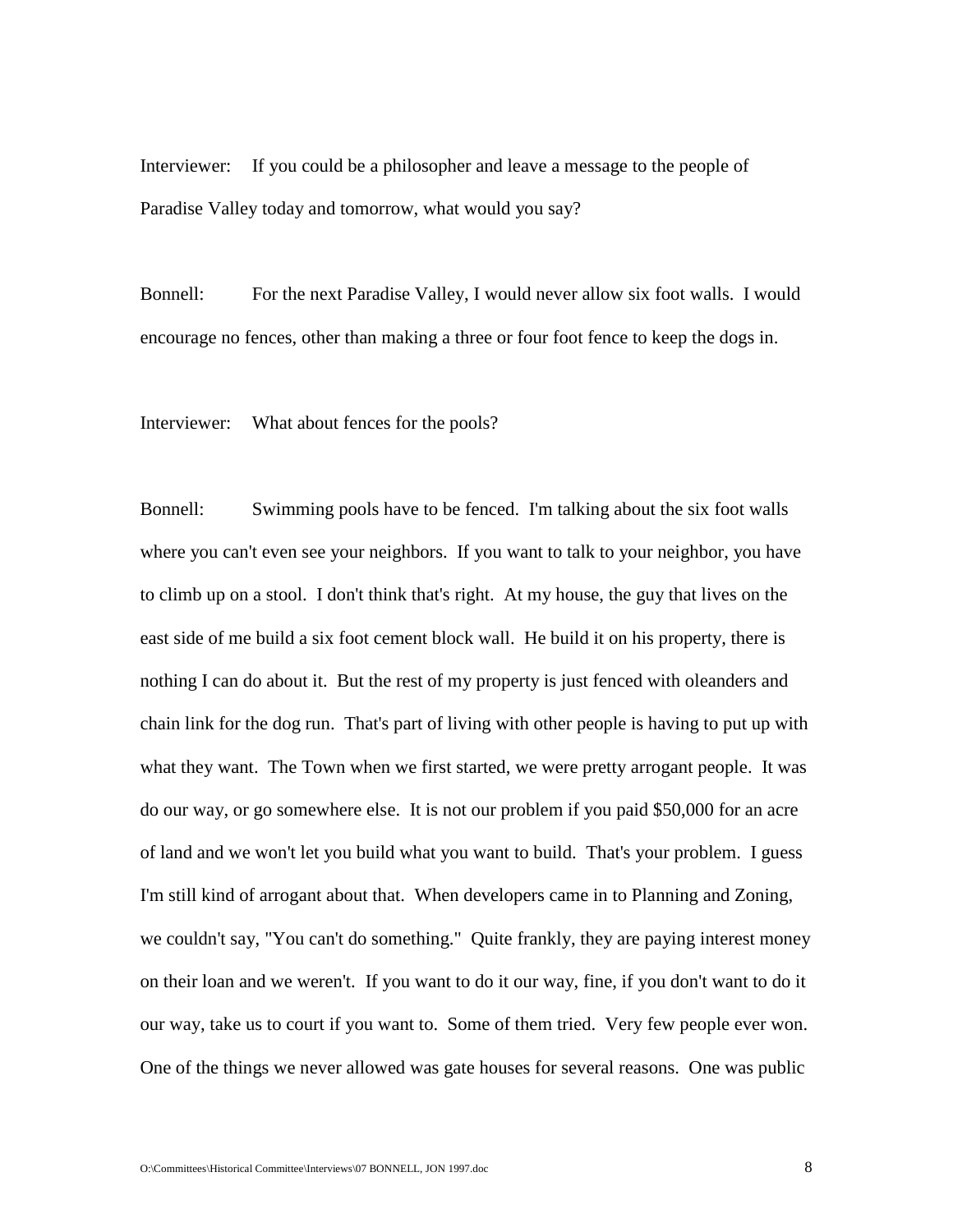access to the property. A very important one at the time was because Rural Metro. Once you have a gate house and private street, even though the City is not maintaining the street, the police can't get in unless they have a pass key or some way of getting through. The fire department couldn't get in. So we just said no private gates. One of the big discussions one time was Mountain Shadows, I mean, Clearwater Hills wanted to see what we can do with that guard house which was grandfather claused and it was deemed we couldn't do anything about that. There was several places who wanted put a guard gate and we wouldn't let them do it. Camelback Country Club Estates wanted to have a guard and we said no. We negotiated a settlement that included that fence. I wish we hadn't done that, but we did.

Interviewer: Do you feel that society has really changed that they feel they need it now?

Bonnell: No, that's ego. That's not safety, that's just ego. I think it's pure ego and a real estate salesman's dream to be able to say, "They have a guard house." I think it's pure ego, not a matter of safety at all. One thing I would like to see looking back on it, if I were to start a Town of my own someday, I would set up some kind of ratio of a square footage footprint of a house versus the total square footage of the lot that the house is being built on. Even though we have the side yard setbacks now, I think that putting these 10,000 square foot houses on two acres of land is ridiculous. I think there ought to be some kind of regulation similar to the hillside building ordinance that stipulates that you can put so many square feet on a lot for every square foot of lot based on the slope of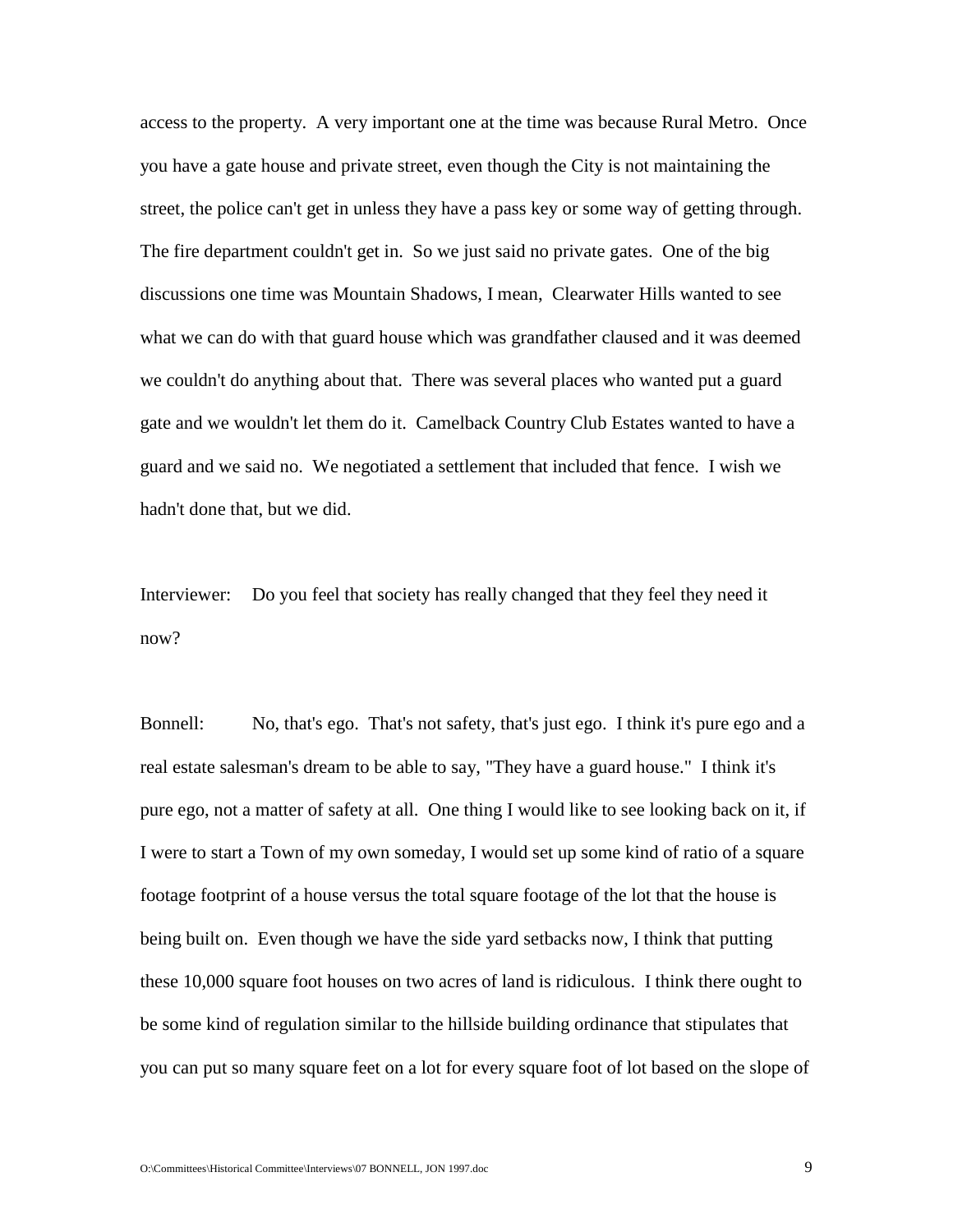the land from the front of the lot to the back of the lot. I would do that even on the flat land. I think that would probably do away with two story houses.

Interviewer: What about clusters?

Bonnell: I think cluster is required in certain areas. If I started from scratch so that I owned all the land and the land was bare, then you could do without clusters because you can master plan the whole thing. As long as there is more than one owner, I think you can't take his property away from him unless he's willing to give it away. The way we had the cluster originally, you couldn't tell it was cluster anyway because (it might still be, I haven't looked at the ordinances that close), you still had to have 165 feet across the front even if it was a third of an acre. It had to look like an acre lot. That's the way we had it set up.

Interviewer: We have all these screwy pan handle lots.

Bonnell: I sat in on a couple of Planning and Zoning and Council meetings last year where they had these odd ball shaped lots and it ends up that they have a cul de sac at the end of 800 feet of roadway which was against the ordinance. They couldn't get the front of the lot on an existing right of way so they had to jury rig it around the cul de sac at the end of an extra long lot. If you have master planning, you don't have to worry about that.

Interviewer: Do you remember who was Planning Director when you were on P&Z?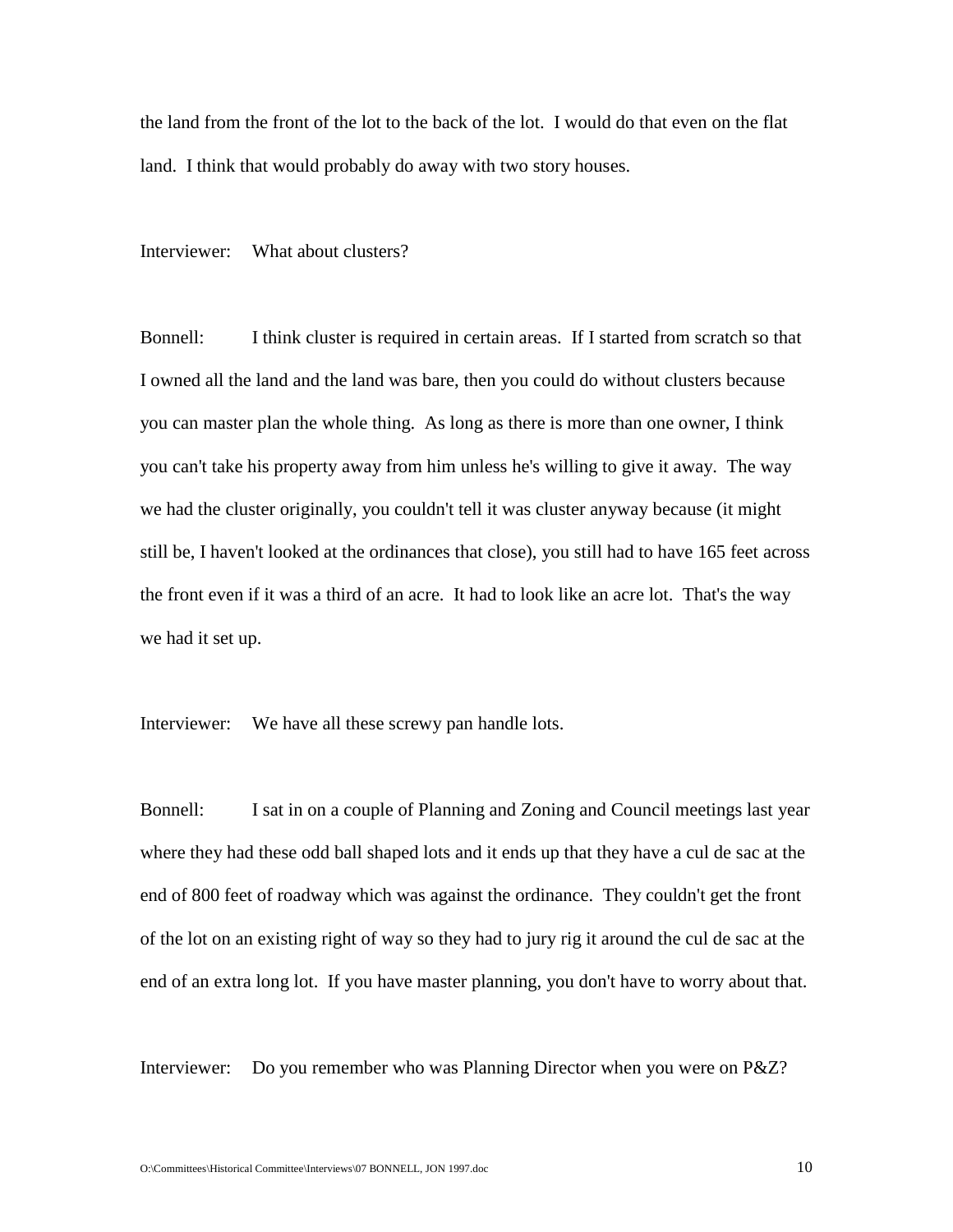Bonnell: He was an independent architect, Jim something, I can't remember his name. I guess I was on it a couple years before I was Chairman. I was on it for about six and a half years.

Interviewer: You saw a lot of change here.

Bonnell: Oh yes, a lot of fights. We never argued with the developer. We just would sit and smile at him. Their lawyers threatened to sue us. The only problem we really had was the time the Arizona Supreme Court declared the Town's incorporation illegal. (This was not true, Scottsdale took the Town to court about its legality and the Arizona Supreme Court declared the Town legal). There was a moratorium for about a year when we were subject to County ordinances on building. This was after we were a Town. Luckily, nobody took undue advantage of that because there were some things in the County ordinance that we wouldn't have allowed. I don't think there was anybody that grossly misused that opportunity.

Interviewer: After you incorporated Paradise Valley, other than the annexation that took place, was there much of a building boom right away?

Bonnell: No. We just went real slow. The land didn't really boom until the '70's when it really started going crazy. It was pretty much one or two for a long time. We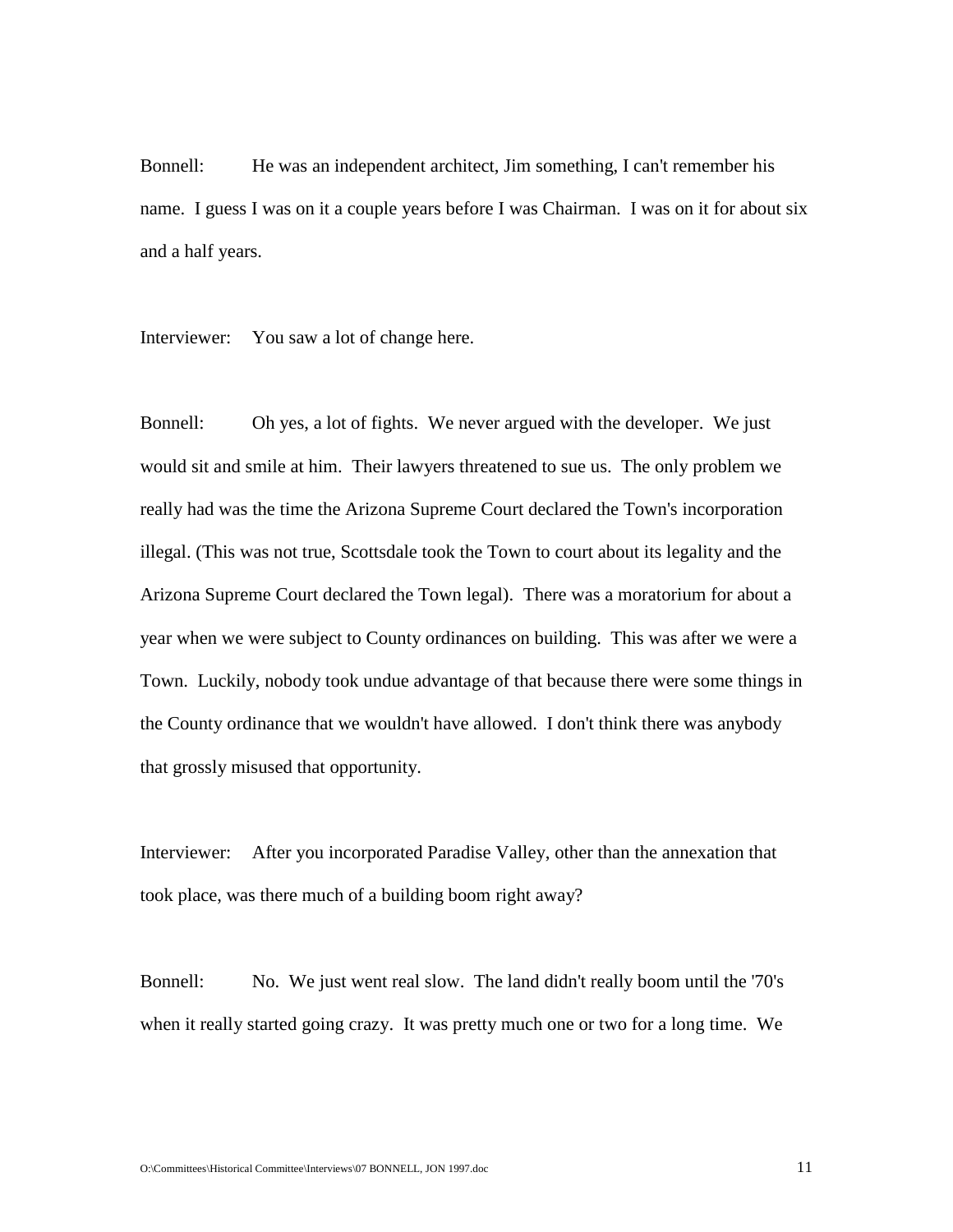used the County offices to review the architect's plans and the subdivision plat. It went pretty slow until the '70's.

Interviewer: Back to the badge. Can you tell me the sequence of events between Ned being appointed Town Marshal, then Jocko being appointed. Finally, Les Naumann became one in December who got things together.

Bonnell: Les Naumann was the first full time Marshal, everybody else was part time. Ned Curtis owned Scottsdale Feed and Jocko was retired at the time, but he was Marshal for a short time.

Interviewer: We don't know if it was a few weeks or a few months. He was appointed when Ned was still Marshal. We know that Ned was appointed on May 25.

Bonnell: Jocko got his badge on July 5 of '62. (Not true, the year had to have been  $(61)$ 

Interviewer: Les Naumann was hired in December 20, 1961.

Bonnell: I think this was an honorary Marshal. I don't think he was really a Marshal (Jocko).

Interviewer: He said he was out of town so much, he really didn't participate.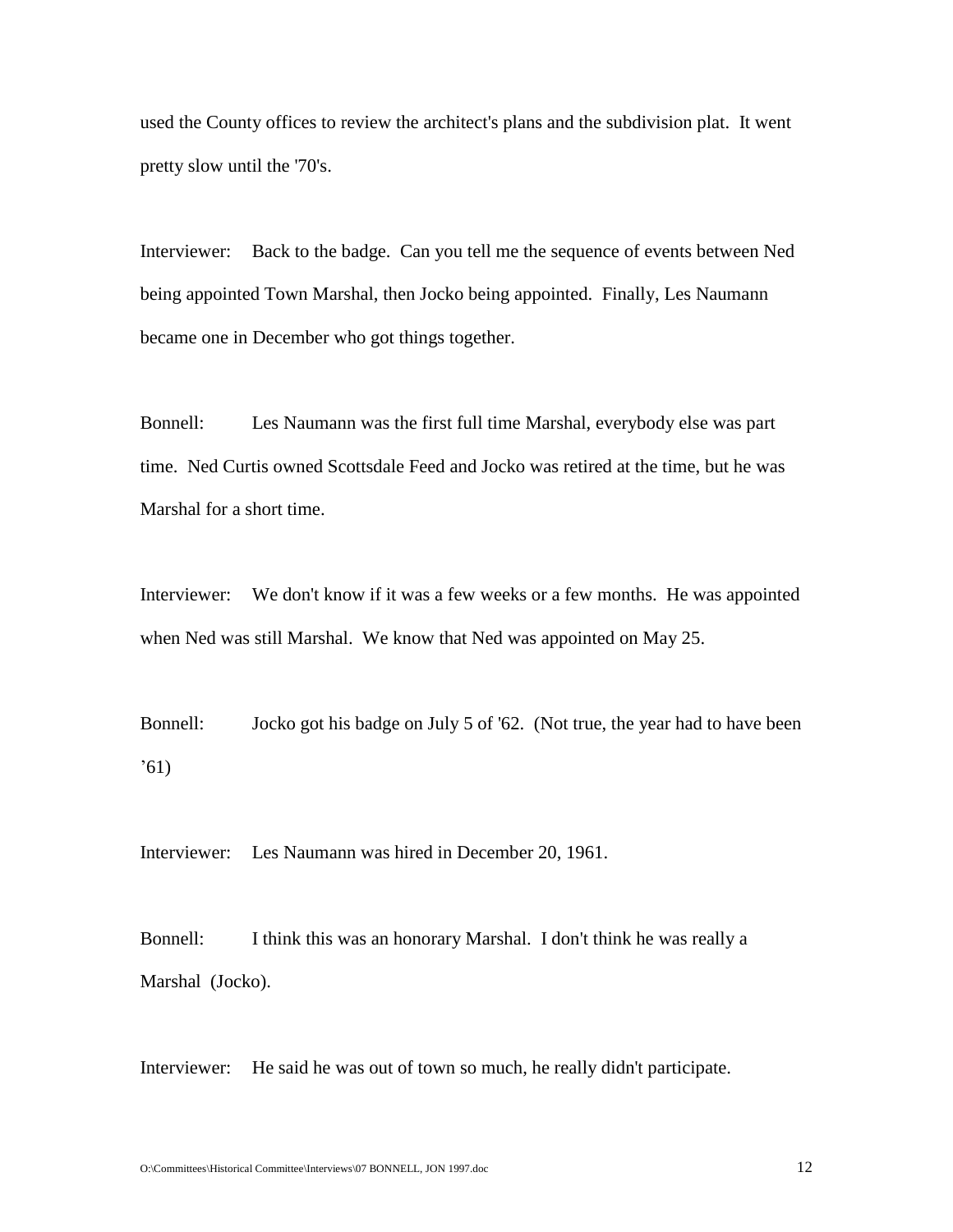Bonnell: You didn't interview Jocko. (No.) There are badges that were made before Jocko. Robert Asty. These are guys that were instrumental in incorporation. Ann Lee Harris. Robert L. Asty. Bernard Lusse Jr. Philip Hank. Kenneth Perry. Carl Marden. Peter Wegner. These were issued before Jocko. I don't have any more names because they were honorary things given away. There's Jocko, he didn't get his until the 10th of July, 1962. (The honorary badges were for honoring those who worked for the incorporation).

Interviewer: What is Jocko's last name?

Bonnell: Connolly. Peter Wegner got one. He was Chief Deputy Marshal. Paul Edwards was Deputy Marshal. Ferris Simpson was Deputy Marshal and Alexander C. Wyatt Jr. was Deputy Marshal.

Interviewer: Do you know if any of them are still living?

Bonnell: I don't know if any of them are still alive. Peter Wegner is probably still around.

Interviewer: Did you know Carl Peachy?

Bonnell: Yes, he was the first judge.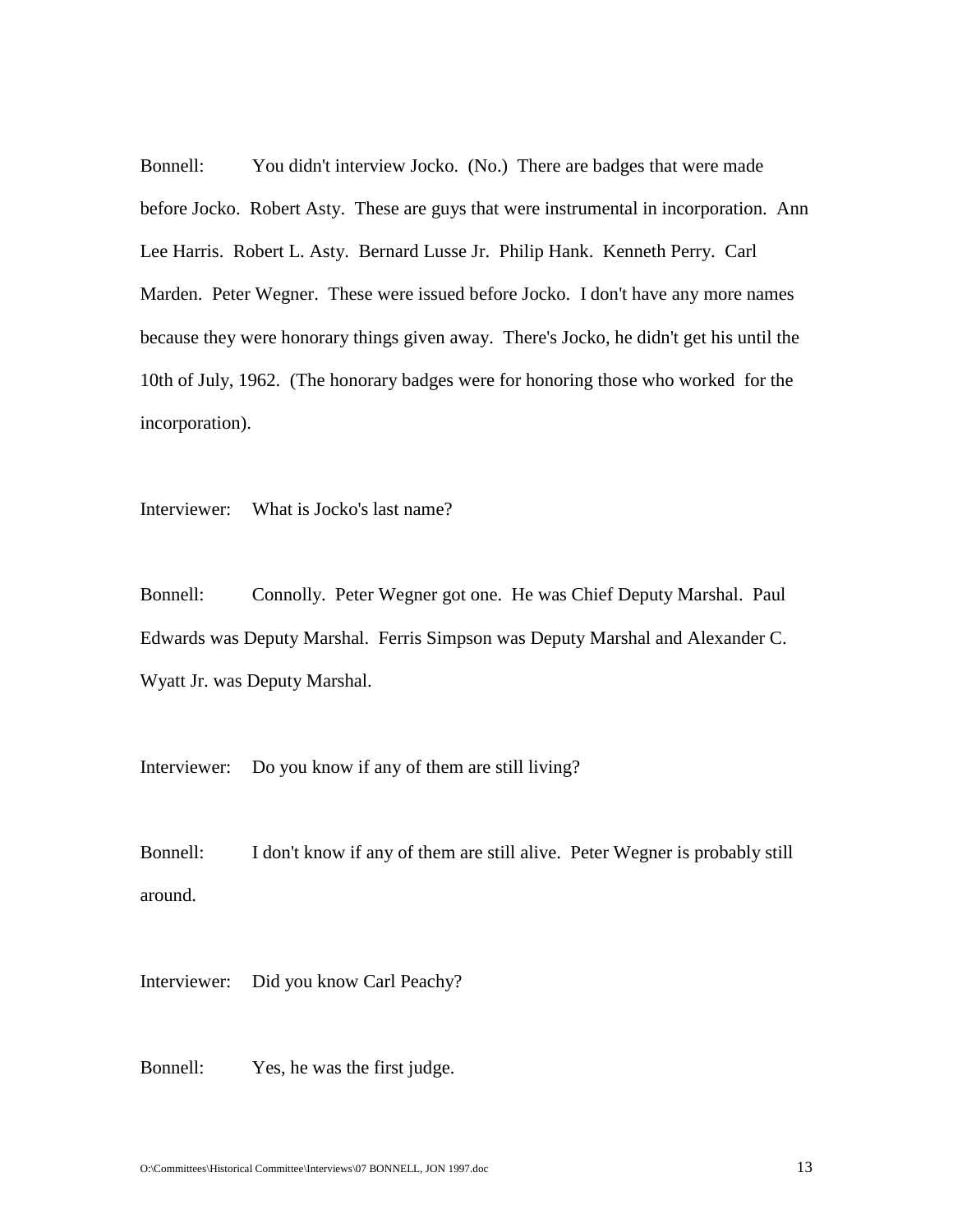Interviewer: He was the first magistrate. He is still alive and lives in California. He is 93 this summer.

Bonnell: His daughter-in-law was in here a couple of weeks ago, Pat Peachy.

Interviewer: Do you know who was the Planning Director who worked for the Town?

Bonnell: I don't know if we had one in those days.

Interviewer: I wonder who the first Planning Director was. The first one I knew was Morgan \_\_\_\_\_.

Bonnell: No, there was one before him. He was like the Planning Director/Building Inspector, he wore all those coats. So did Muin. Muin wore all those coats. I think he owns a bar in Young, Arizona, now. You might ask Oscar Butt, he might know. I think Oscar was the first Town Manager that the Town actually hired to do that job specifically. Mary Ann Brines, she is dead, but her husband is still around.

Interviewer: We understand he's re-married and lives in Flagstaff. How does the Council of today differ from when you were on the Council?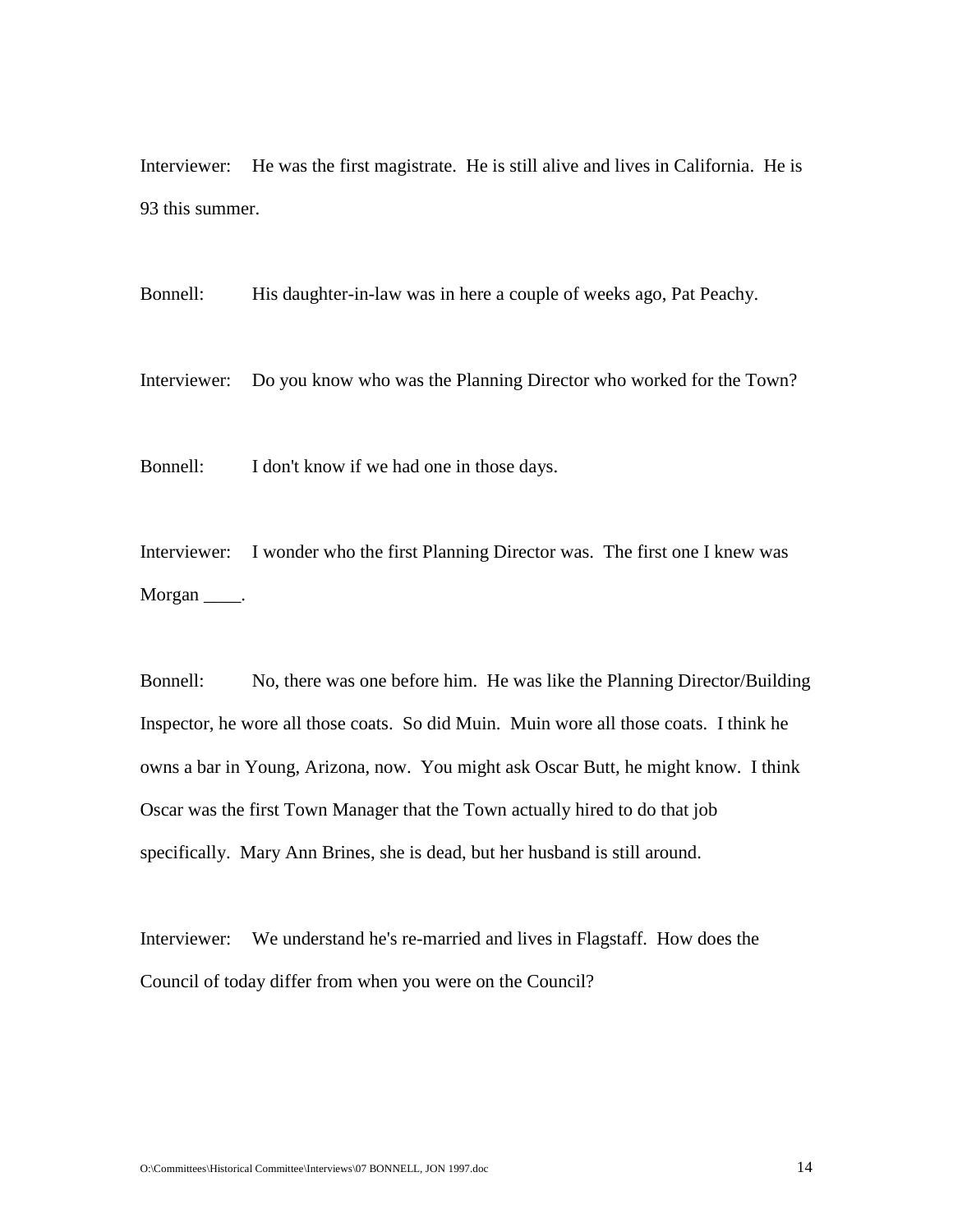Bonnell: They're fighting like cats and dogs now. It's different. We fought like cats and dogs over things, but we're still friends. I got a feeling those people aren't friends. We were focused, we had a reason or vision for being there, whether it was Planning and Zoning or the Town Council. We agreed to disagree but we still got along good. Barbara vonAmmon and I just fought, it was brutal. But when the meeting was over with, we would make up and everything was fine. We went on about our business. I get the impression that now it is 5-2 and they're not going to smile at each other when the meeting is over with.

Interviewer: I get the sense that what you're saying is that when you were on Council, you may have fought, but the main goal was the same but it was different ways of approaching it. Everybody was focused on the same goals.

Bonnell: Yes, that's right. I see more of a reacting to things rather than focused on specific goals.

Interviewer: What would you advise a Council or group on what we should do from now on to keep from undoing any more than has been done?

Bonnell: You have to get a vision. Right now, I think the first thing is to get all of them on the same board. They are riding out across the desert in different directions. I don't know what would get them on the same course.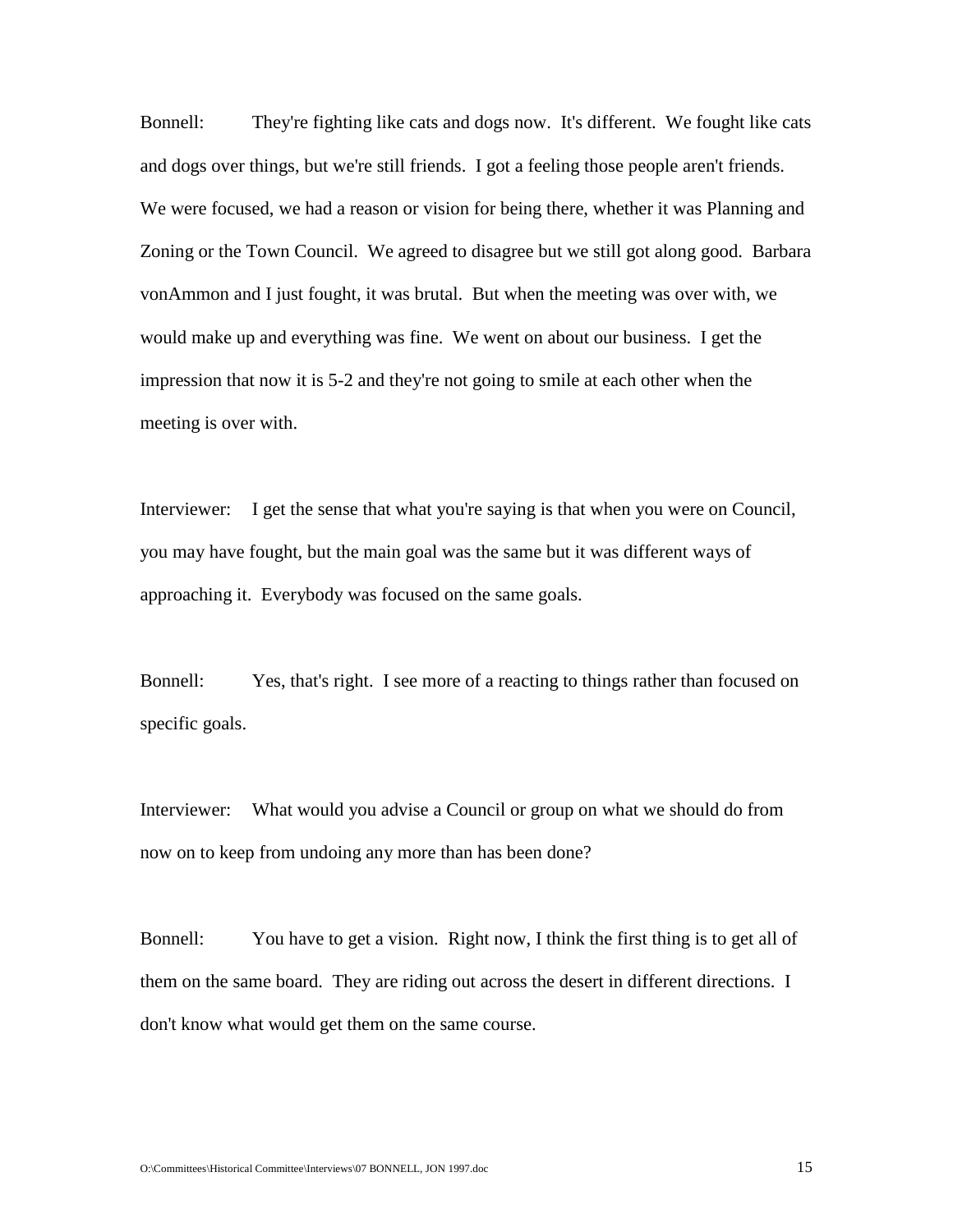Interviewer: Is there any one particular thing that Paradise Valley should concentrate on?

Bonnell: I think they ought to go back to planning ahead. There is such little amount of open space left, compared to twenty years ago. They should plan what to do with this open space so they don't come in with the two and three house subdivisions. The piece of land on Mockingbird that Little America owns may be sold one day and you don't know what they will build on it. Scottsdale owns 40 acres along Scottsdale Road.

Interviewer: I think it was supposed to be a resort.

Bonnell: Yes. Little America was going to build a

Interview

Bonnell: Still, they ought to plan on what it's going to be and where the streets are going to be. They will have to call the owners in and get agreement. The City of Scotts what they do, their Planning Department has already determined the maximum zoni zoni za zami za kutha wa kutha wa kutha wa kutha wa kutha wa kutha wa kutha wa kutha wa kutha wa kutha wa kutha wa kutha wa kutha wa kutha wa kutha wa kutha wa kutha wa kutha wa kutha wa kutha wa kutha wa kutha wa kut the zoning is right now, but they have always determined what the maximum zoning could be on a given piece parcel of land. It is available, you can come in and apply for a